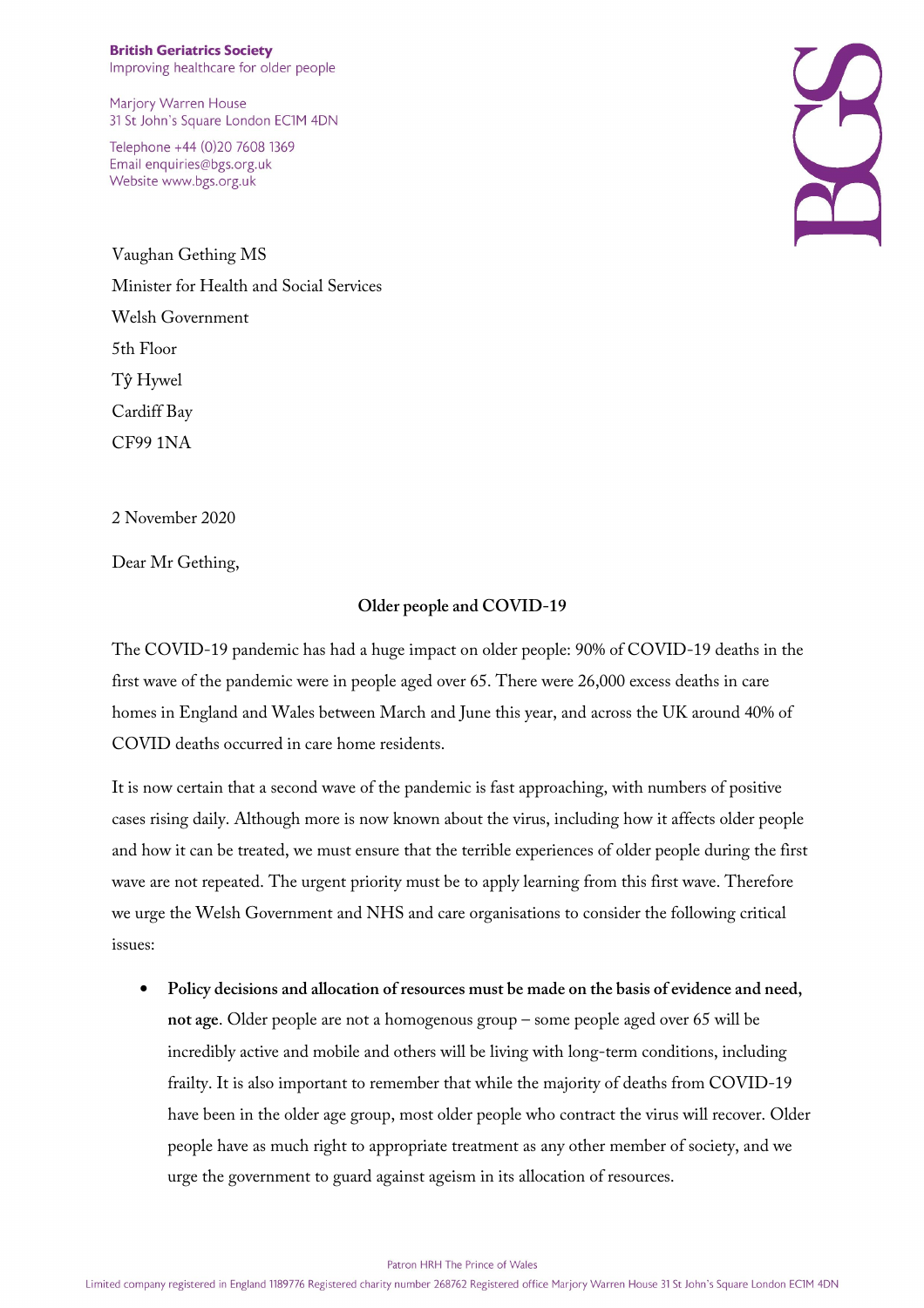Marjory Warren House 31 St John's Square London EC1M 4DN

Telephone +44 (0)20 7608 1369 Email enquiries@bgs.org.uk Website www.bgs.org.uk



- **Address pent-up demand for NHS and social care services.** During the pandemic many elective procedures, outpatient consultations and social supports were cancelled, having a devastating impact on those who benefitted from them. The NHS is now working hard to restart these services. While we appreciate that services such as cancer diagnosis and treatment will, and should, be prioritised, we urge the prompt restarting of no less vital services such as falls prevention and community rehabilitation and support services. These services help older people and their carers to stay healthy at home, reducing demand on emergency services and releasing hospital and care home capacity.
- **Care homes must be supported.** Care homes were left unprotected, particularly at the beginning of the pandemic, with devastating results. Care homes must have equitable access to PPE and to regular testing, and prompt results, for residents and staff. Homes must also be supported to set up effective isolation facilities for residents with symptoms or confirmed COVID-19. Given the detrimental effect on quality of life for care home residents through not being able to see their loved ones, care homes must be supported to enable safe visiting. This Government has committed several times to a sustainable solution to the crisis in social care and the pandemic has highlighted that urgent and meaningful action in this area is now critical.
- **Acknowledge the harm to physical and mental health caused by lockdown.** The BGS believes that for many older people, lockdown poses almost as much threat as COVID-19. Older people have spent months inside, not participating in their usual activities and being far less active than they normally are. This is particularly the case for older people who have cognitive impairments and may find it difficult to understand why they are restricted or why they need to take precautions. Many older people are likely to have experienced physical deconditioning as a result, leaving them more susceptible to other illnesses, falls and hospitalisation. Investment in exercise and rehabilitation services is crucial to ensuring that the long-term impact of COVID on older people is minimised.
- **Recognise the work of NHS and social care staff.** The first wave of the pandemic saw an outpouring of public appreciation for those who work in health and social care. It is important that this public appreciation is followed by concrete recognition for staff including addressing the low numbers of trainees in geriatric medicine, increasing district nursing and advanced